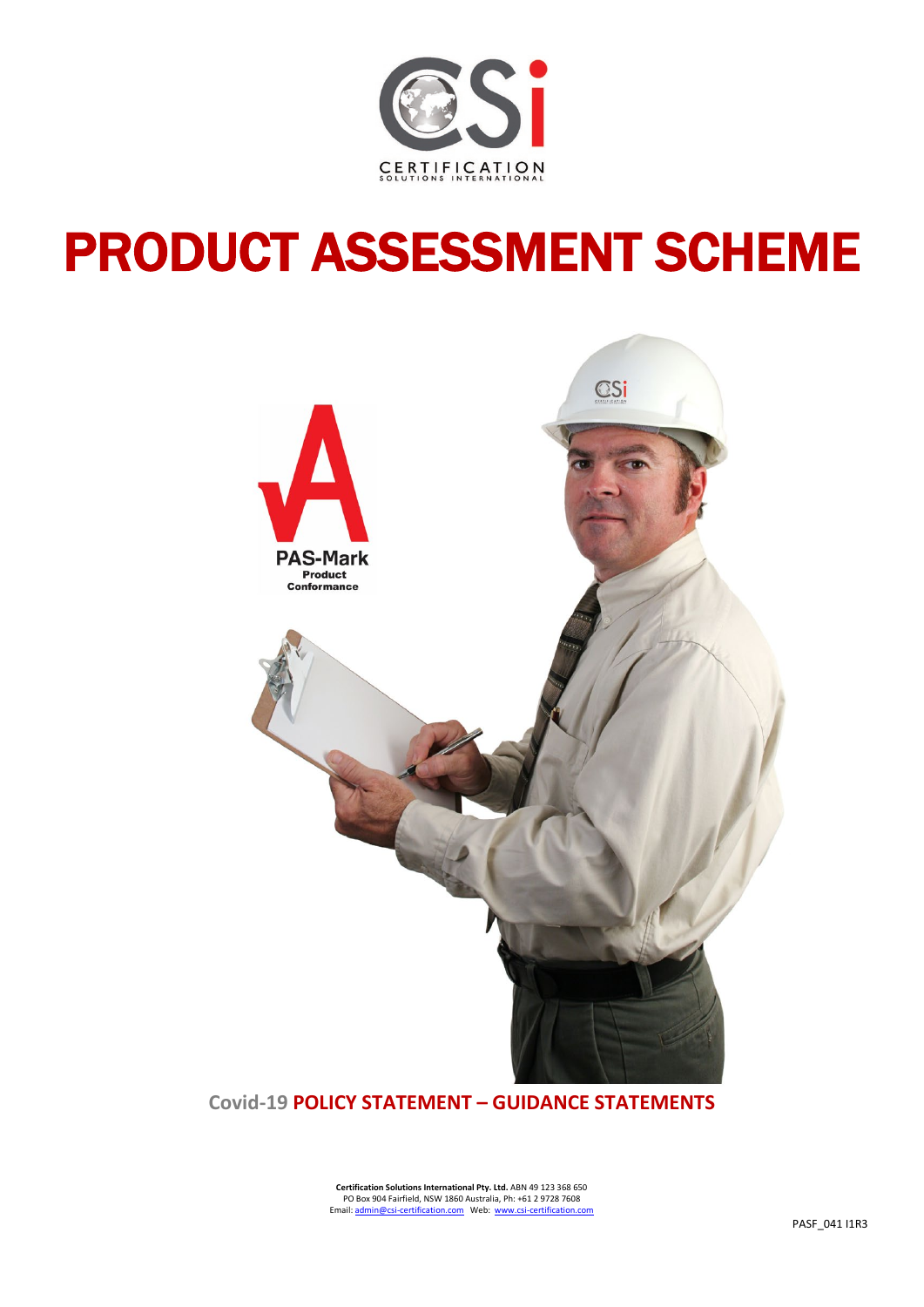



## **COVID-19 Policy Statement**

A message from the Managing Director, Azma Khan, on CSi's response to the COVID-19 pandemic.

The COVID-19 pandemic continues to evolve into new strains of the virus rapidly and the health and wellbeing of our clients, employees and the broader community remains our top priority.

I would like to reassure you CSi remains very much 'open' for business, and we are totally committed to maintaining services to our clients through these unprecedented times.

We fully recognise the concerns and uncertainty the current pandemic is creating, and we will ensure we continue to provide our clients with regular and relevant information during this time.

#### **Keeping our clients, employees and wider community safe**

CSi's absolute focus is to ensure we are doing all we can to assist in keeping our employees, our clients and the community safe, while continuing to deliver our services to you, our company's most valuable asset.

In line with official [Australian Government COVID-19 guidelines,](https://www.health.gov.au/news/health-alerts/novel-coronavirus-2019-ncov-health-alert?utm_source=health.gov.au&utm_medium=redirect&utm_campaign=digital_transformation&utm_content=health-topics/novel-coronavirus-2019-ncov) all of our employees are now working remotely to help minimise the spread of the COVID-19 virus. We are applying all aspects of the COVID-19 Guidelines throughout our company. We are in close contact with our key service providers who continue to deliver their services to CSi. We are confident we are taking the right steps to protect our employees and to continue to deliver our services to our clients. We recognise how dynamic the situation is and we are well-prepared to implement additional measures as the situation evolves.

If you need additional information, or have any questions, please do not hesitate to contact CSi at any time.

#### **Remaining focussed on quality and value**

With a focussed approach on quality and value, CSi is committed to protecting our client's compliance requirements in all market conditions. Throughout our history we have weathered many local and global storms and our experienced employees remain dedicated to looking after your individual compliance requirements at this uncertain time.

We will continue to provide you with up to-date information as we navigate the current volatility across local and global compliance markets.

Again, if you have any questions or concerns, please reach out to your CSi contact at any stage.

Please take care of yourselves and your families throughout this difficult time.

one

**Azma Khan** Managing Director Certification Solutions International Pty Ltd 27 March 2020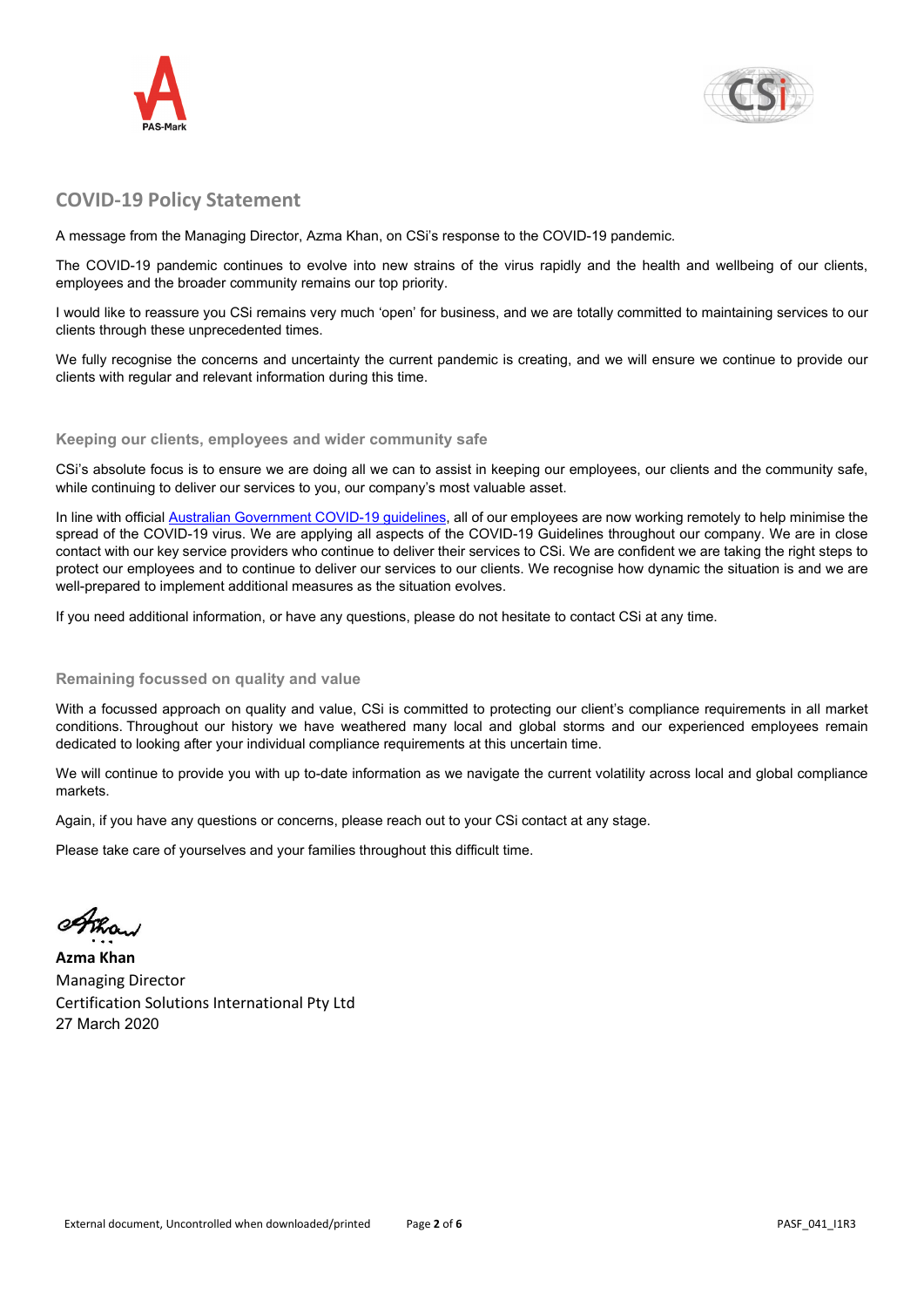



### **GUIDANCE STATEMENT**

**COVID-19 guidance for our clients, guests, suppliers and contractors**

Given the spread of the novel coronavirus (COVID-19) and its declaration by the World Health Organisation (WHO) as a global health pandemic, CSi is taking considered action to ensure the safety, health and wellbeing of our employees, clients, suppliers and contractors.

CSi has implemented safeguards that meet official [Australian Government](https://www.health.gov.au/news/health-alerts/novel-coronavirus-2019-ncov-health-alert?utm_source=health.gov.au&utm_medium=redirect&utm_campaign=digital_transformation&utm_content=health-topics/novel-coronavirus-2019-ncov) COVID-19 guidelines and has taken additional steps to minimise impact:

#### **Travel:**

The Australian Federal Government has approved the opening of Australian international borders; however, individual Australian State Governments still have conditions in place which may limit service delivery by CSi.

CSi domestic travel is limited to critical travel and only with the required State Government approvals to enter the destination State.

CSi has suspended all international business travel to countries where mandatory quarantine is applied to international travel arrivals.

CSi employees are required to be fully vaccinated against COVID-19 according to the requirements set down by the Australian and or Australian State Governments and provide evidence of their vaccination status upon request.

CSi has advised all of our employees who do not feel comfortable travelling internationally or domestically at this time should not do so, and alternative arrangements will be made.

#### **Remote Audit Activities:**

While CSi continues to work to prevent the spread of COVID-19, we will look wherever possible to offer uninterrupted support to your company using remote audit methodology when all or part of an audit for product certification is conducted by CSi using information and communication technology (ICT), to make sure your product certification requirements are risk managed by all parties.

Examples of the use of ICT during remote audits may include but are not limited to:

- Meetings; by means of teleconference facilities, including audio, video and data sharing
- Audit/assessment of documents and records by means of remote access, either synchronously (in real time) or asynchronously (when applicable)
- Recording of information and evidence by means of photographs, video or audio recordings
- Providing visual/audio access to remote or potentially hazardous locations

Use of ICT tools and processes by CSi are consistent with policies established by the International Accreditation Forum (IAF) and member accreditation bodies such as the Joint Accreditation System of Australia and New Zealand (JAS-ANZ).

CSi has established processes and fulfilled the objectives off.

- IAF MD4:2022 "IAF Mandatory document for the use of information and communication technology (ICT) for auditing/assessment purposes"
- JAS-ANZ COVID-19 Policy

CSi remote audits are designed to demonstrate reasonable due diligence, mutual understanding and trust between CSi and your company with the same level of technical expertise and insight in a safe, flexible and efficient way.

To be able to offer your company a remote audit CSi are required to gather necessary information from your company and undertake a risk assessment before deciding on an appropriate course of action.

*Please note: Where normative documents and conformity assessment standards impose limitations on the use of ICT for remote audit activities, CSi will discuss this with you, the client-company*.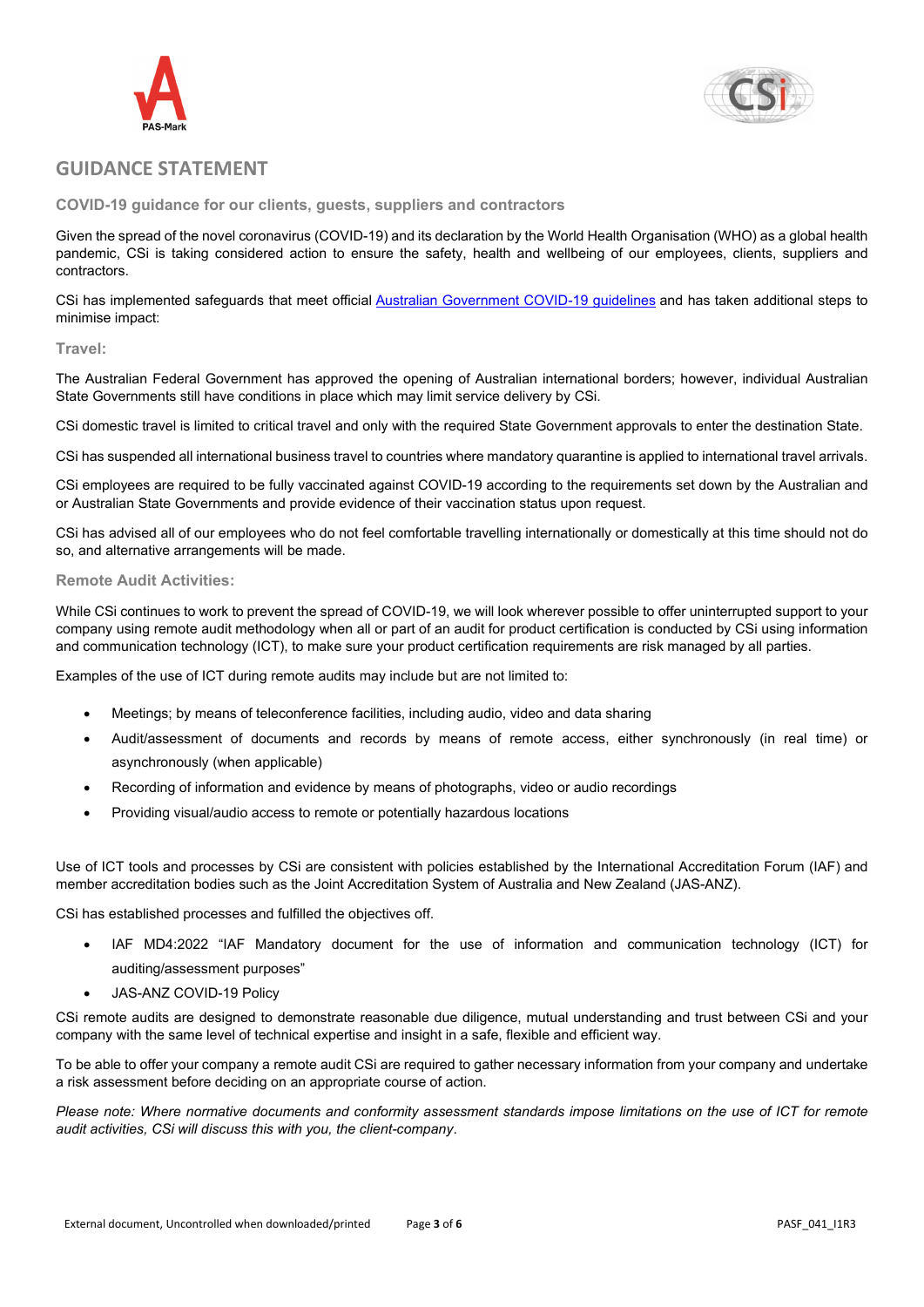



CSi's remote audit service means that our audits can easily be delivered directly to you, whatever the circumstance. We put our expertise where it's needed at the right time - wherever you are in the world.

Your company has the right to refuse a remote audit, in which case CSi and the client shall discuss other methods to fulfil audit product compliance objectives.

#### **CSi Office Restrictions:**

In line with social distancing measures by the Australian Government, from the 27 March 2020, CSi Australia's, Head Office will move to 'restricted for critical core services only' until further notice.

CSi's Head Office will only be open for critical meetings, however, requires prior approval before entering the office.

#### **Meetings:**

Face-to-face meetings should only be held if an in-person meeting is critical, masks although not mandatory will be provided in enclosed spaces.

All internal and external CSi hosted meetings, events and training sessions have been re-established from, 21 February 2022.

For internal company meetings, no hand shaking, face masks should be considered and cover the nose and mouth at all times, hand sanitizer should be used, the meeting room must be well ventilated, no food or drinks are allowed, participants must maintain a minimum social distancing of 1.5 meters at all times:

CSi shall ensure all clients and guests to the Head Office are aware of this public statement prior to meeting.

All catering for meetings is stopped. Water and bottled beverages will continue to be provided (no hot beverages).

All rooms will be cleaned and sanitised after each meeting.

CSi has in place a, COVID–19 Response Plan to reduce the potential impact of a pandemic event on the client or company operations.

#### **CSi Safeguards:**

1. Clients, guests, suppliers and contractors visiting CSi Head Office in Australia

The Australian Federal and State Government's advises that anyone who has travelled or has come into direct contact with a confirmed case of COVID-19 must isolate themselves (other than to seek medical advice) and should monitor their health for 7 days from the date of contact. We ask that our clients, guests, suppliers and contractors follow this advice to ensure their own safety as well as the safety of our other clients, guests, suppliers and contractors, our employees and the general public.

For CSi clients, guests, suppliers and contractors who have travelled from or transited through any location in the last 3 days, which has been identified as a Covid-19 hot spot, we ask that you advise your CSi contact and conduct virtual meetings if possible (rather than in person meetings). Face to face meetings should be cancelled or deferred.

CSi provides face masks, hand sanitisers and disinfectants in our office to promote a healthy workplace, and we encourage visitors (and our employees) to adhere to heightened hygiene practices. If you are feeling unwell when visiting our office, please make your CSi host aware so we can support you accordingly.

2. Working with clients to safeguard the health and safety of our employees

CSi requests our clients take their own measures to respond to COVID-19, in accordance with official [Australian Government](https://www.health.gov.au/news/health-alerts/novel-coronavirus-2019-ncov-health-alert?utm_source=health.gov.au&utm_medium=redirect&utm_campaign=digital_transformation&utm_content=health-topics/novel-coronavirus-2019-ncov) [COVID-19 guidelines.](https://www.health.gov.au/news/health-alerts/novel-coronavirus-2019-ncov-health-alert?utm_source=health.gov.au&utm_medium=redirect&utm_campaign=digital_transformation&utm_content=health-topics/novel-coronavirus-2019-ncov)

If a CSi employee at a client site is concerned the site is not taking reasonably practicable steps to proactively prevent the spread of COVID-19 so far as it is able, CSi has directed our employees to speak with CSi senior management immediately.

If you are an organisation with a suspected or confirmed case of COVID-19 and CSi employees may be affected, we ask that you immediately contact CSi.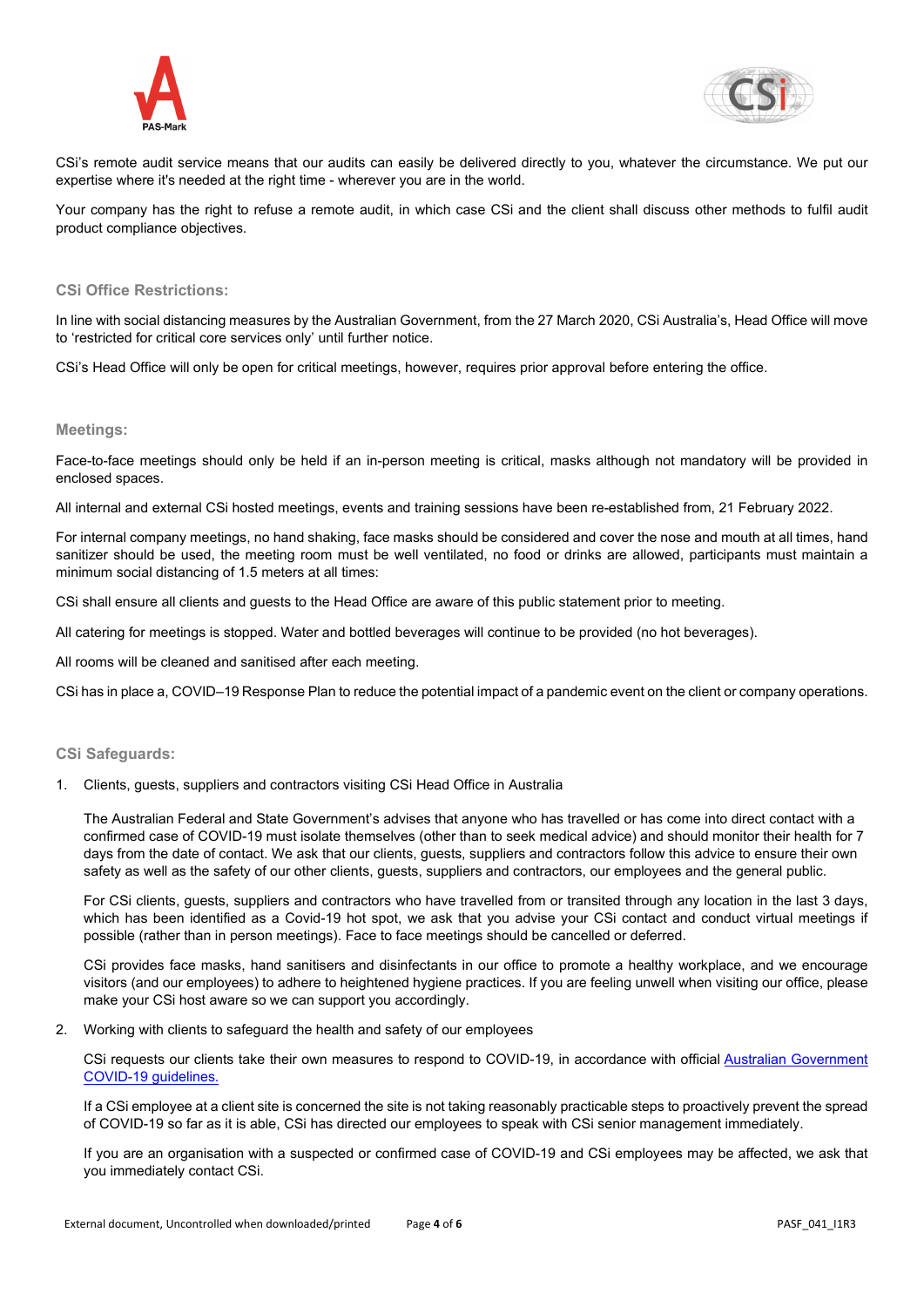



3. Clients, guests, suppliers and contractors attending external CSi hosted events

Any CSi meetings or events with clients, guests, suppliers and contractors hosted outside of our Head Office will include the following control:

• CSi will confirm with host venues, client sites, that they have taken the practicable steps, including implementing the recommended [Australian Government](https://www.health.gov.au/news/health-alerts/novel-coronavirus-2019-ncov-health-alert?utm_source=health.gov.au&utm_medium=redirect&utm_campaign=digital_transformation&utm_content=health-topics/novel-coronavirus-2019-ncov) coronavirus guidelines to protect our employees and guests.

The COVID-19 pandemic is an evolving situation. All of us at CSi are committed to supporting our clients and communities during this time, if you need additional information, or have any questions, please do not hesitate to contact CSi at any time.

*The rest of this page has intentionally been left blank*